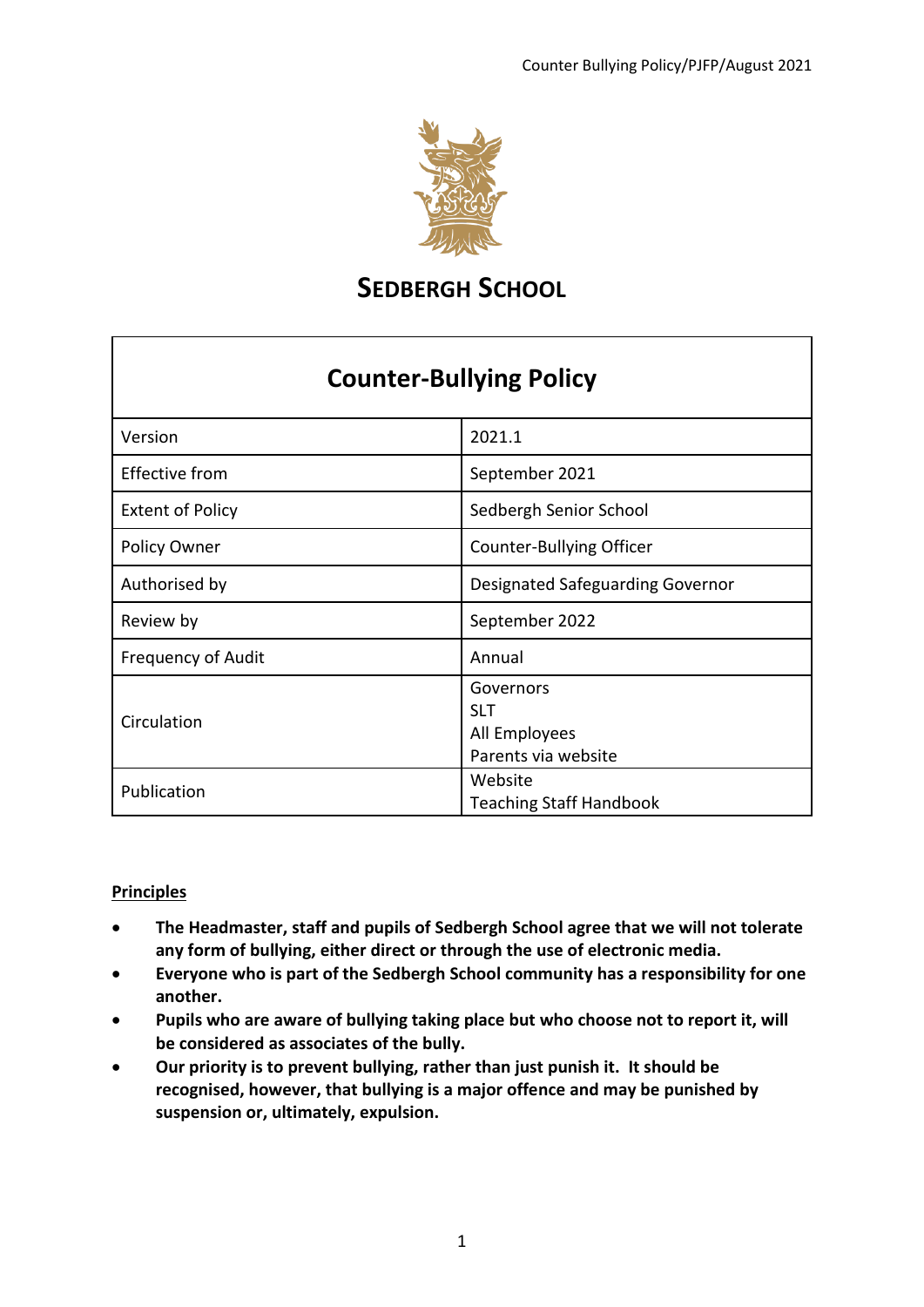| Contents          | 1. Definition of Bullying<br>2. Identifying the incidents of bullying<br>3. Recording incidents of bullying<br>4. Investigation and action<br>5. Review of Bullying incidents and the effectiveness of the<br><b>Counter-bullying policy</b>                                  |
|-------------------|-------------------------------------------------------------------------------------------------------------------------------------------------------------------------------------------------------------------------------------------------------------------------------|
| <b>Appendices</b> | A. Bullying: Advice to pupils<br><b>B.</b> Combatting cyber-bullying<br>C. Counter Cyber bullying: Advice to pupils<br>D. Job description: Counter Bullying Officer<br><b>E. Staff Counter Bullying Group</b><br>F. Pupil Counter Bullying group: change to Prefects' Counter |
|                   | <b>Bullying Group</b><br>G. Staff awareness of potential bullying issues<br>H. Staff strategies to prevent bullying<br>I. Supporting the person being bullied<br>J. Help organisations                                                                                        |

#### <span id="page-1-0"></span>**1. Definition of bullying**

Bullying is behaviour that is *likely but not necessarily* repeated over time. It intentionally hurts another pupil or group, physically or emotionally and is often motivated by prejudice against particular groups, for example, on grounds of race, religion, culture, sex, gender, homophobia, special educational needs and/or disability, or because a child is adopted, looked after or is a carer – it may occur directly or through cyber-technology (social websites, mobile 'phones, text messages, photographs and email).

Bullying was once used to refer only to physical violence by one person towards another. The widely accepted definition has now been extended to include the following:

- **Physical**: being punched, pushed or hurt; made to give up money or belongings; having property, clothes or belongings damaged; being forced to do something they don't want to eg sexual harassment/violence.
- **Indirect**: having nasty stories/rumours told about them; being left out or excluded by other people; writing graffiti about another person.
- **Verbal**: name-calling, sarcasm, including making lewd comments, making sexual remarks about clothes and appearance; sexual "jokes" or taunting;
- **Emotional**: excluding other people, particularly from groups, tormenting, ridicule, humiliation, taunting.
- **Cyber-Bullying**: any of the above sent via mobile 'phones (text messages, calls) and computers (e-mails, websites, chat rooms) is referred to in the Child Protection &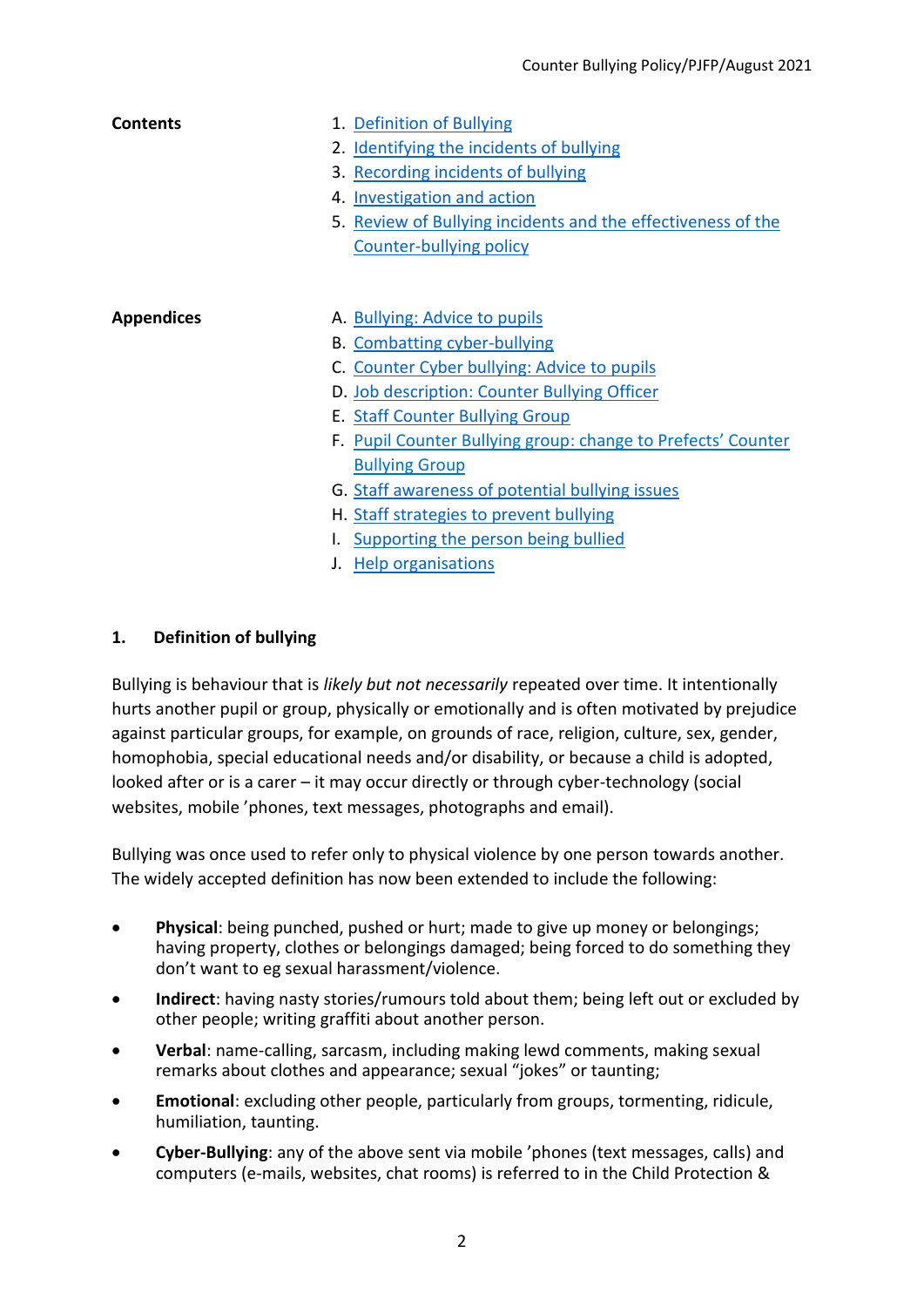Safeguarding Policy. Electronic/cyber-bullying is now recognised as a major problem nationally and as such is further addressed in Appendices [B](#page-7-0) & [C.](#page-9-0)

#### <span id="page-2-0"></span>**2. Identifying incidents of bullying**

At the start of the School year, and at other times throughout, pupils and staff are made aware of how to identify incidents of bullying.

- Each boarding House has a noticeboard giving information about bullying and what to do about it.
- Heads of Houses (or other House prefects) give presentations/reminders to their Houses on counter-bullying at the start of each term.
- Particular attention is given to bullying and especially cyber-bullying in PSHE lessons, in-House presentations (drawing attention to the role of **bystanders** in cases of cyberbullying), tutor group meetings, Assemblies, external speakers and INSET providers (for staff).
- Pupils can report bullying incidents on their weekly GOVOX wellbeing survey in the freetext box provided.
- All staff will undergo 'refresher' training every year on aspects of bullying, cyberbullying and how to respond.
- All staff must be *aware* of the problem and fully understand that bullying can take place anywhere at School.

#### <span id="page-2-1"></span>**3. Recording incidents of bullying**

- a) An initial communication reporting the incident should be sent to the Deputy Head (Pastoral) (DH (P)), Deputy Head (DH), or Counter-Bullying Officers (CBO).
- b) The event will be logged by the DH (P), DH or CBO into the bullying log and the School database within 24 hours. All subsequent follow up discussions will be linked to these entries.
- c) The bullying log is shared with DH (P), DH, CBOs, HSMs and SLT.
- d) An entry is made on the isams Wellbeing Manager.
- e) Feedback on actions and outcomes, where appropriate, will be given to the original discloser.

#### <span id="page-2-2"></span>**4. Investigation and action**

- a) The DH (P), DH or CBO will then discuss the accusations and investigate appropriately.
- b) They will ensure that the victim(s) is well supported and feels safe and will listen and speak to all children involved about the incident separately. All relevant House staff will also be informed.
- c) Appropriate action will be taken to end the bullying behaviour or threats of bullying. The following matrix *may* be used in assessing the severity of individual cases of bullying.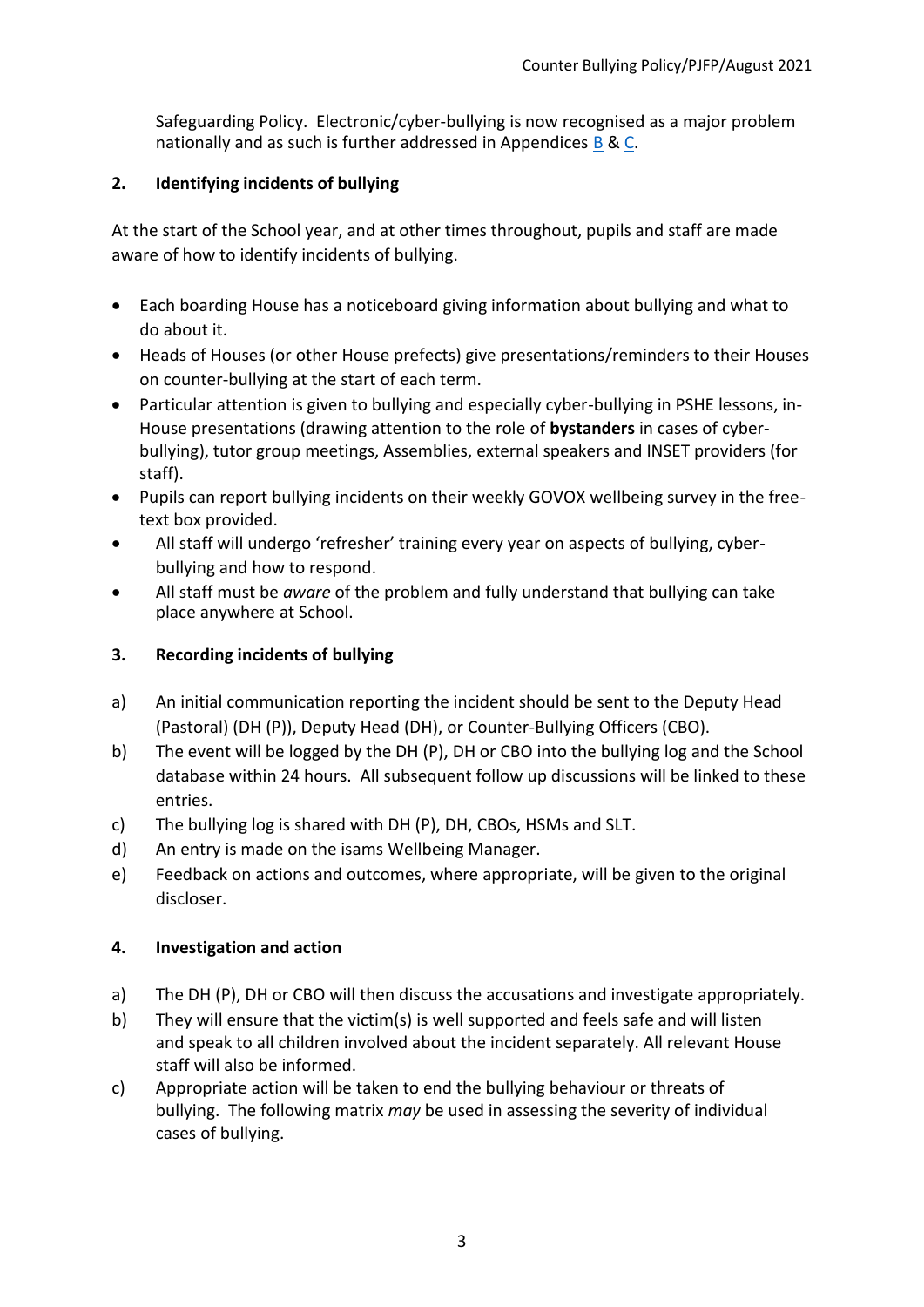#### **Bullying Tariff**

| <b>BETWEEN</b> | <b>Social</b> | <b>Verbal</b> | <b>Physical</b> | Online |
|----------------|---------------|---------------|-----------------|--------|
| Equals         |               |               | -               |        |
| Unequal        | ററ<br>د-∠     | $2 - 3$       | っ<br>$3 - 4$    |        |

#### **Scores:**

- 1-3 Detention, workpack
- 4-5 Gating, detention, workpack
- >=5 Suspension for 5 days, workpack

#### **Repeat incidents**

| <b>First occurrence</b> | <b>Second occurrence</b> | <b>Further occurrence</b> |
|-------------------------|--------------------------|---------------------------|
|                         |                          |                           |
|                         |                          |                           |
|                         |                          |                           |
|                         |                          |                           |
|                         |                          |                           |

- d) Action could include educational responses as well as disciplinary action. Any disciplinary action will be applied fairly, consistently and reasonably, taking into account any special educational needs or disabilities and the needs of vulnerable pupils.
- e) Staff will reinforce to the alleged bully that their behaviour is unacceptable and if possible, the pupils will be reconciled.
- f) An attempt will be made, and support given, to help the alleged bully (bullies) understand and change his/her/their behaviour as well as making sure that pupils are clear about the part they can play to prevent bullying, including when they find themselves as bystanders. It will be important to try to discover what the triggers are for bullying, ie is something going on in the child's life which is giving rise to poor behaviour towards others? (Reference is made to the School's Child Protection & Safeguarding Policy and signs of abuse).
- g) In serious cases of bullying, the SDH and DH will use the child protection/ safeguarding referral framework (see child protection/safeguarding appendix) to assess if the incident is a child protection/safeguarding issue. In such cases, the Designated Safeguarding Lead in School, Children's Services or police will be consulted (see Child Protection & Safeguarding Policy).
- h) Parents of pupils who are either victims or perpetrators of bullying will be fully informed of events and involved in the ongoing support of their children.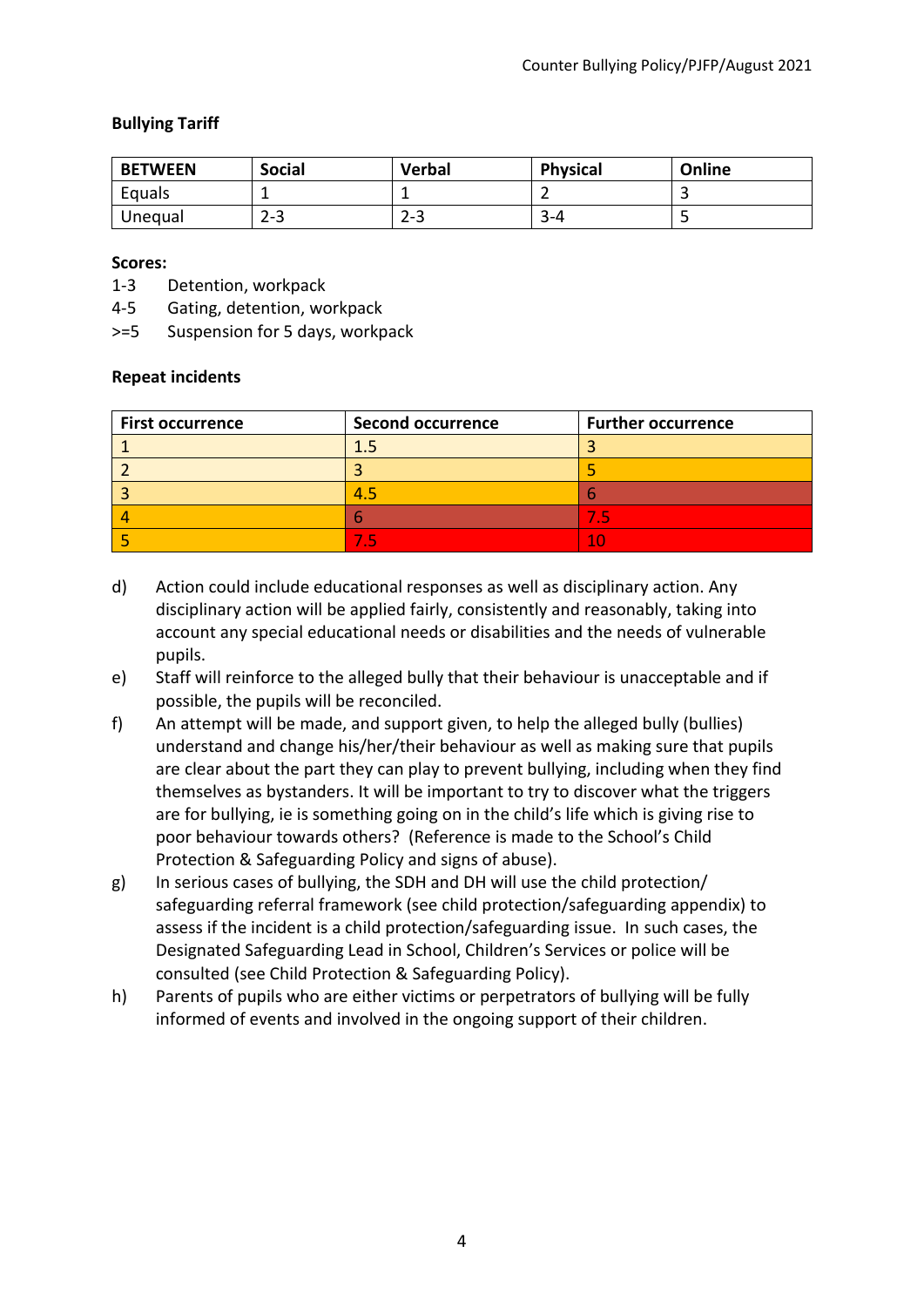#### <span id="page-4-0"></span>**5. Review of Bullying incidents and the effectiveness of the Counter-Bullying Policy**

- a) The DH(P) and CBOs will meet when required to:
	- i) review all individual cases of bullying
	- ii) analyse reported cases to identify trends and patterns of behaviour
	- iii) evaluate the effectiveness of the approaches adopted to deal with bullying behaviour
	- iv) Notes from these meetings may be shared with the Headmaster, DSL and HSMs
	- v) The DH(P)/CBOs will give regular updates to the Common room and the Parent's Association to inform them of trends within school and of any changes to guidelines or policy.
	- vi) The CBOs will also organise an annual whole school assembly to discuss issues of bullying at Sedbergh.

Further information can be found via the following DfE advice on preventing and tackling bullying**:** 

[https://www.gov.uk/government/uploads/system/uploads/attachment\\_data/file/444862/P](https://www.gov.uk/government/uploads/system/uploads/attachment_data/file/444862/Preventing_and_tackling_bullying_advice.pdf) reventing and tackling bullying advice.pdf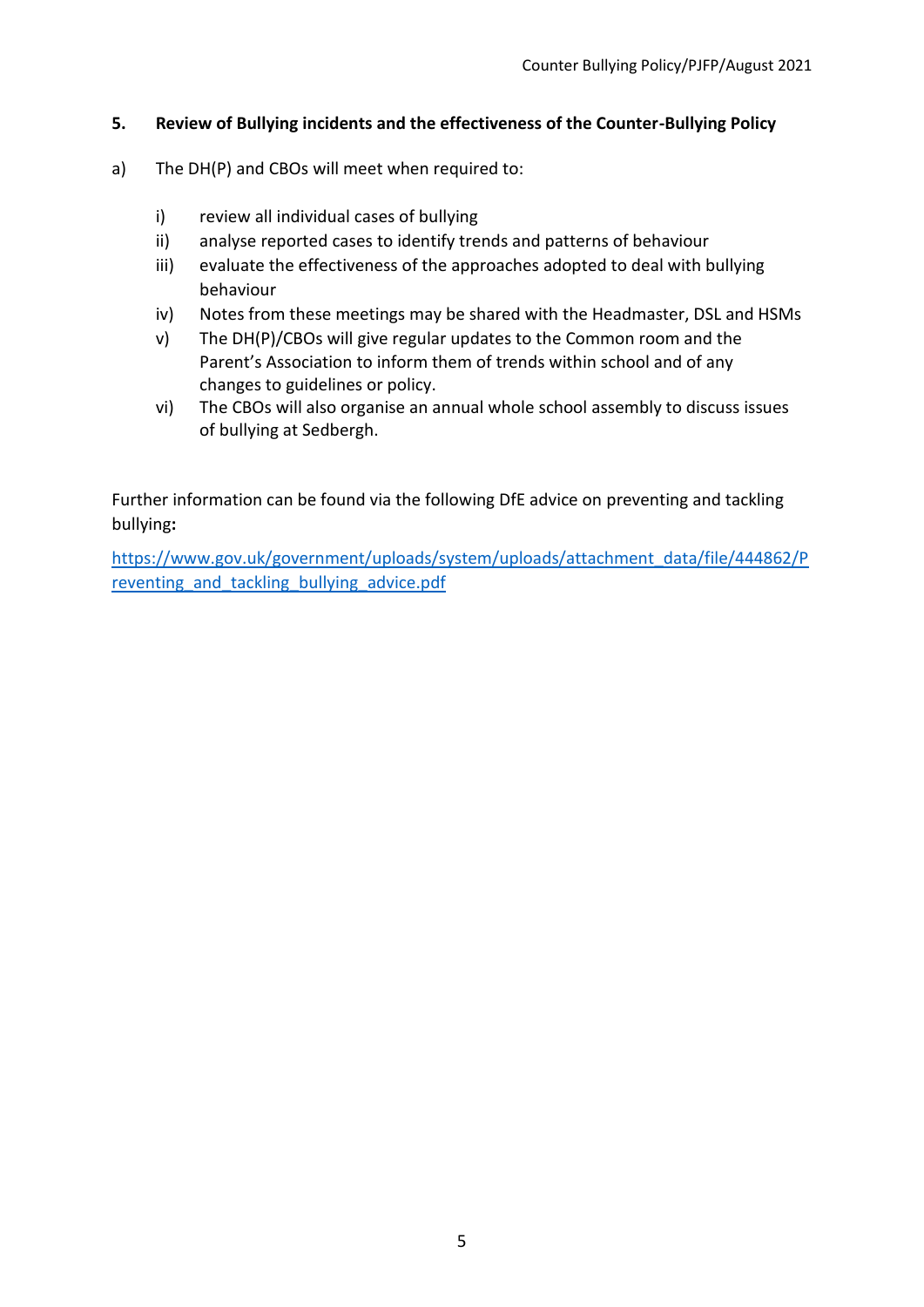

### Appendix A **BULLYING - ADVICE TO PUPILS:**

#### <span id="page-5-0"></span>**The Definition:**

Bullying is behaviour that is repeated over time and intentionally hurts another pupil or group physically or emotionally and is often motivated by prejudice against particular groups, for example, on grounds of race, religion, culture, sex, gender, homophobia, special educational needs and disability, or because a child is adopted or is a carer – it may occur directly or through cyber-technology (social websites, mobile 'phones, text messages, photographs and email); Bullying was once used to refer only to physical violence by one person towards another. The widely accepted definition has now been extended to include the following:

Bullying includes (but is not limited to) the following:

- 1. **Physical**: being punched, pushed or hurt; made to give up money or belongings; having property, clothes or belongings damaged; being forced to do something they don't want to eg sexual harassment/violence, including making lewd comments, making sexual remarks about clothes and appearance; sexual "jokes" or taunting;
- 2. **Emotional: tends to be more verbal.** Having nasty stories/rumours told about them; excluding other people, particularly from groups, tormenting, ridicule, humiliation, taunting; name-calling; sarcasm; writing graffiti about another person.
- 3. **Cyber-bullying**: any of the above sent via mobile 'phones (text messages, calls) and computers (e-mails, websites, chat rooms); sexting

#### **Your action**

- **When someone else is being bullied or is in distress, report it! Watching and doing nothing associates you with the bully. This is especially the case in cases of cyberbullying. Even if you are a bystander, or if you belong to an on-line group such as snapchat or WhatsApp, YOU also become a bully.**
- At best, tell the bully s/he is 'out of order'.
- At the very least, walk away to express your disapproval of bullying and then tell the Counter-Bullying Officer or another member of staff.
- Do not tolerate a bully in your circle of friends
- Bullying is more likely to exist if you remain silent.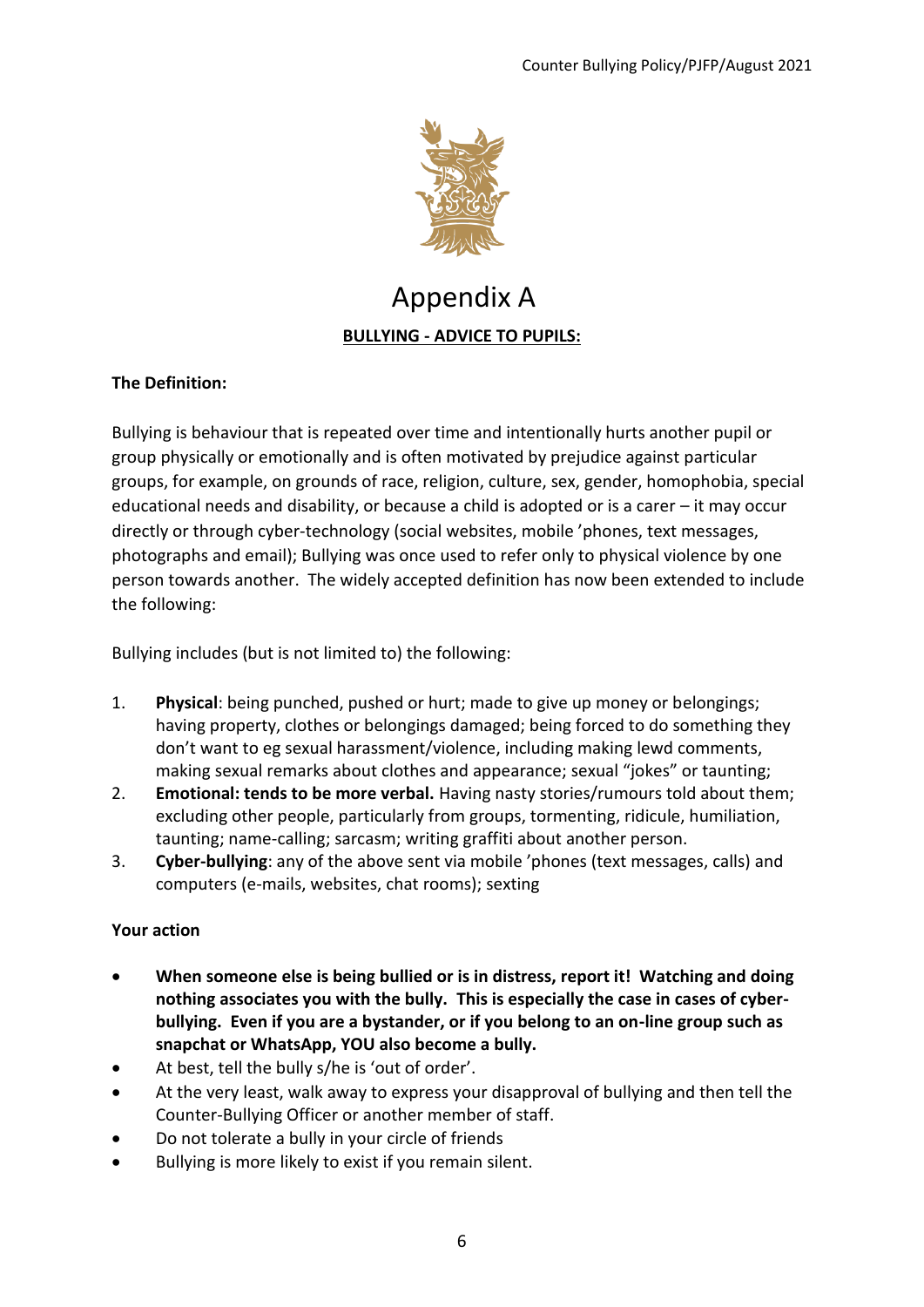- Always treat others as you would like to be treated yourself. Remember that calling someone names, or incessant teasing, *is* bullying. Do not become a bully yourself.
- Use the GoVox platform (monthly email check-in system) to report your concerns.

#### **School action**

- **The Headmaster, staff and pupils of Sedbergh School agree that we will not tolerate any form of bullying.**
- **Everyone who is part of the Sedbergh School community has a responsibility for one another.**
- **Pupils who are aware of bullying taking place but who choose not to report it, will be considered as associates of the bully.**

The School will use a range of educational elements such as its PSHE programme, whole-School assemblies and House or tutor group meetings to discuss the differences between people and the importance of avoiding prejudiced based language. However, Bullying is a major offence and will be dealt with firmly. In a case where bullying has occurred, the School's action will be:

- a) The Deputy Head (Pastoral) (DH (P)), Deputy Head (DH), or Counter-Bullying Officer (CBO) will then discuss the accusations and investigate appropriately.
- b) They will ensure that the victim(s) is and feels safe and will listen and speak to all children involved about the incident separately. A victim should never be given the impression that they are creating a problem especially by reporting sexual violence or sexual harassment. Nor should a victim ever be made to feel ashamed for making a report.
- c) Appropriate action will be taken to end the bullying behaviour or threats of bullying.
- d) Action could include educational responses as well as disciplinary action. Any disciplinary action will be applied fairly, consistently and reasonably, taking into account any special educational needs or disabilities and the needs of vulnerable pupils.
- e) Staff will reinforce to the bully that their behaviour is unacceptable and if possible, the pupils will be reconciled.
- f) An attempt will be made, and support given, to help the bully (bullies) understand and change his/her/their behaviour as well as making sure that pupils are clear about the part they can play to prevent bullying, including when they find themselves as bystanders.
- g) In serious cases of bullying, the SDH and DH will use the safeguarding referral framework (see safeguarding appendix) to assess if the incident is a safeguarding issue. In such cases, the Designated Safeguarding Lead in School, Social Services or police will be consulted (see Child Protection & Safeguarding Policy).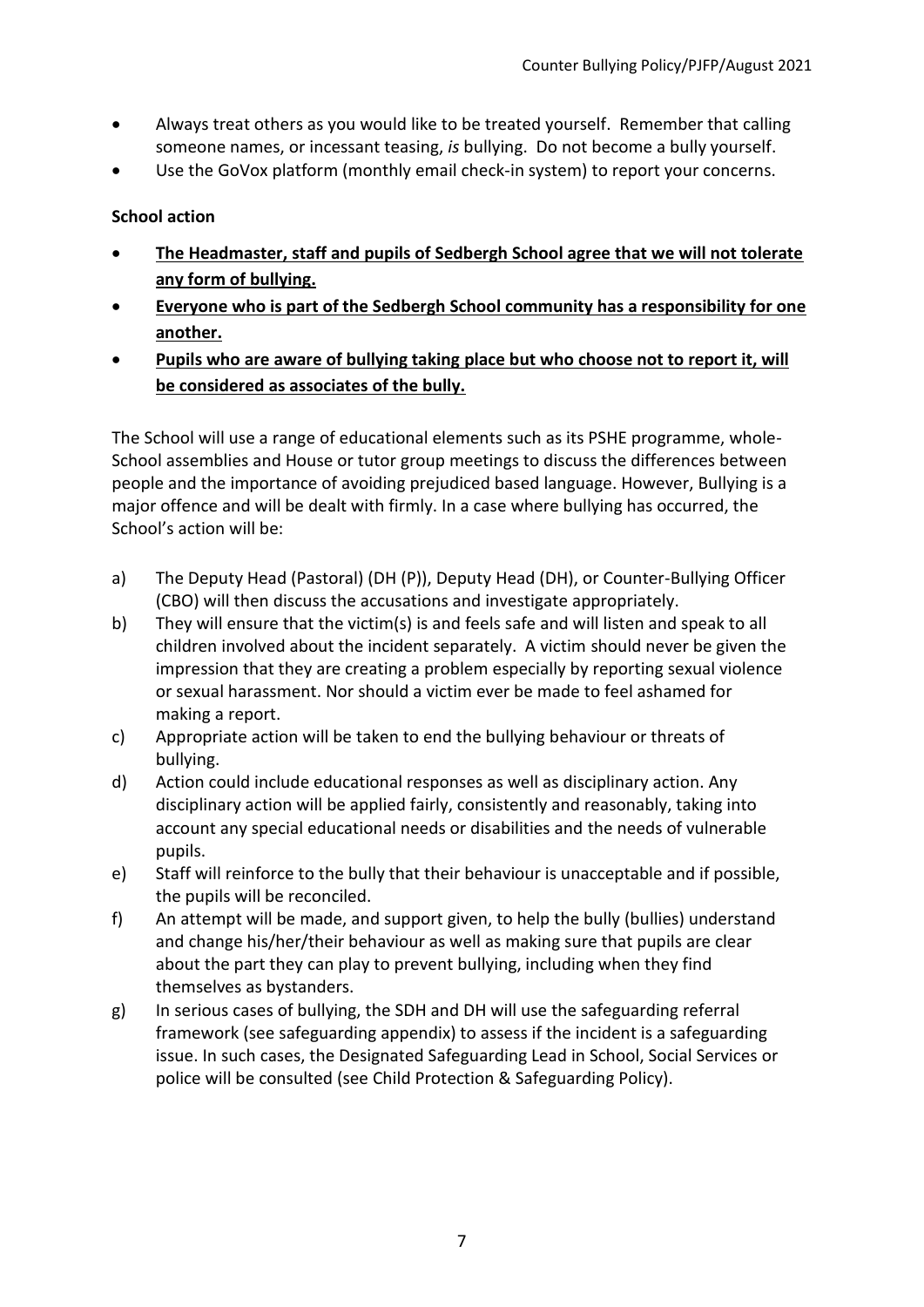# Appendix B

#### **COMBATING CYBER-BULLYING**

<span id="page-7-0"></span>Electronic/cyber-bullying is now recognised as a major problem nationally and as such deserves its own section in our Counter-Bullying Policy. It is addressed in detail here. Please also refer to the School's IT Acceptable Use Policy. The DSL Will be responsible for the online safety of pupils in conjunction with the IT Department and in consultation with the PSHE (including RSE) curriculum.

In the last few years at Sedbergh School we have included an annual focus in our PSHEE programme, directed specifically at understanding and combating cyber-bullying.

Cyber-bullying can be defined as 'the use of Information and Communications Technology (ICT), particularly mobile phones, email and via social networking sites on the internet, deliberately to upset someone else'. It can be an extension of face-to-face bullying, with technology providing the bully with another route to harass their target.

However, it differs in several significant ways from other kinds of bullying:

- the invasion of home and personal space;
- the difficulty in controlling electronically circulated messages,
- the size of the audience,
- perceived anonymity,
- and even the profile of the person doing the bullying and their target.

Cyber-bullying takes different forms:

- threats and intimidation,
- harassment or 'cyber-stalking' (eg repeatedly sending unwanted texts, instant messages or by people trying to befriend someone on a social networking site)
- vilification/defamation;
- exclusion or peer rejection,
- impersonation,
- unauthorised publication of private information or images and manipulation.

Some cyber-bullying is clearly deliberate and aggressive, but it is important to recognise that some incidents of cyber-bullying are known to be unintentional and the result of simply not thinking about the consequences. What may be sent as a joke may not be received as one, and indeed the distance that technology allows in communication means the sender may not see the impact of the message on the receiver. There is also less opportunity for either party to resolve any misunderstanding or to feel empathy. It is important that pupils are made aware of the effects of their actions.

**In cyber-bullying, bystanders can easily become perpetrators, eg by passing on or showing to others images designed to humiliate, or by taking part in online polls or discussion groups.** They may not recognise themselves as participating in bullying, but their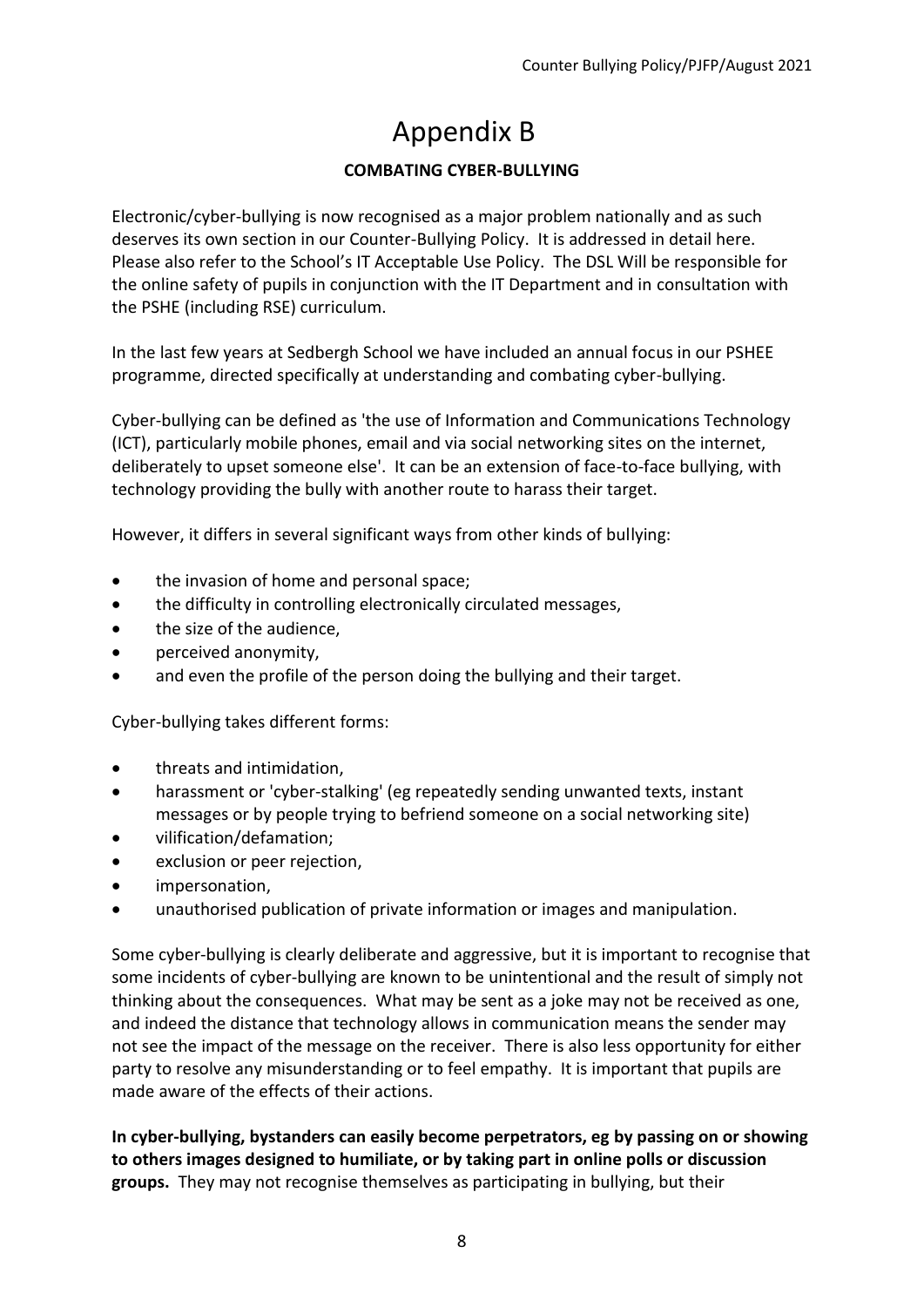involvement compounds the misery for the person targeted. It is important that pupils are aware that their actions have severe and distressing consequences, and that participating in such activity will not be tolerated.

There are particular features of cyber-bullying that differ from other forms of bullying which need to be recognised and taken into account when determining how to respond effectively. The key differences are:

- **Impact** the scale and scope of cyber-bullying can be greater than other forms of bullying.
- **Targets and perpetrators** the people involved may have a different profile to traditional bullies and their targets.
- **Location** the 24/7 and any-place nature of cyber-bullying.
- **Anonymity** the person being bullied will not always know who is attacking them.
- **Motivation** some pupils may not be aware that what they are doing is bullying.
- **Evidence** unlike other forms of bullying, the target of the bullying will have evidence of its occurrence.
- Further information can be found via the following DfE advice on Cyberbullying: [https://www.gov.uk/government/uploads/system/uploads/attachment\\_data/file/3](https://www.gov.uk/government/uploads/system/uploads/attachment_data/file/374850/Cyberbullying_Advice_for_Headteachers_and_School_Staff_121114.pdf) 74850/Cyberbullying Advice for Headteachers and School Staff 121114.pdf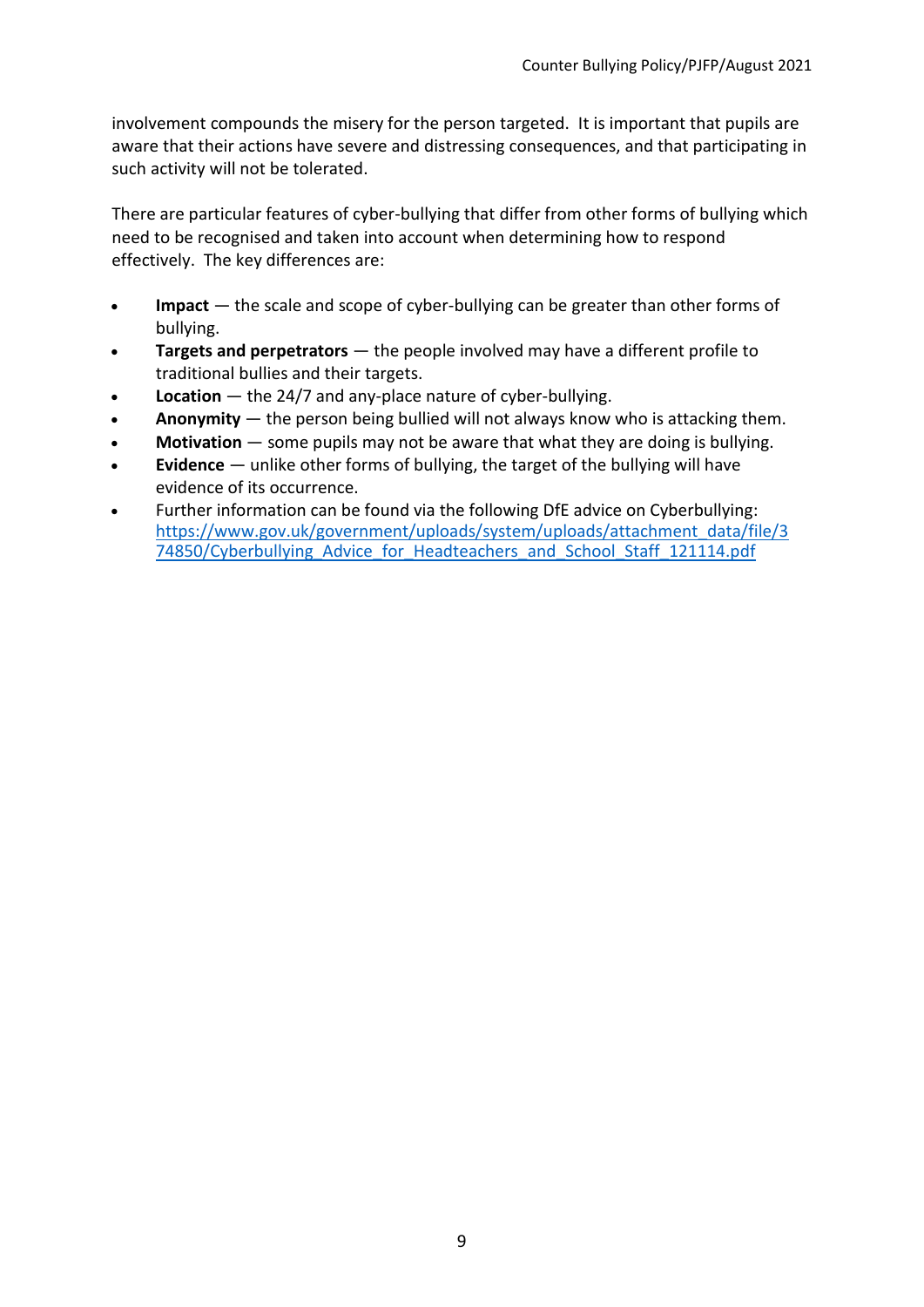### Appendix C

#### **COUNTER-CYBER-BULLYING CODE - ADVICE TO PUPILS**

<span id="page-9-0"></span>Being sent an abusive or threatening text message, or seeing nasty comments about yourself on a website, can be really upsetting. This code gives you **seven important tips** to protect yourself and your friends from getting caught up in cyber-bullying, and advice on to how to report it when it does happen.

#### **1. Always respect others**

 Remember that when you send a message to someone, you cannot see the impact that your words or images may have on the other person. That is why it is important to always show respect to people and be careful what you say online or what images you send. What you think is a joke may really hurt someone else. Always ask permission before you take a photo of someone.

 If you receive a rude or nasty message or picture about someone else, do not forward it. **You could be assisting a bully and even be accused of cyber-bullying yourself. You could also be breaking the law.** 

#### **2. Think before you send**

 It is important to think before you send any images or text about yourself or someone else by email or mobile phone, or before you post information on a website. Remember that what you send can be made public very quickly and could stay online forever. Do you really want your teacher, parents or future employer to see that photo? This is especially the case with social networking sites, where you should apply the tightest possible security settings.

#### **3. Treat your password like your toothbrush**

 Don't let anyone know your passwords. It is a good idea to change them on a regular basis. Choosing hard-to-guess passwords with symbols or numbers will help stop people hacking into your account and pretending to be you. Remember to only give your mobile number or personal email address to trusted friends.

#### **4. Block the Bully**

 Most responsible websites and services allow you to block or report someone who is behaving badly. Make use of these features, they are there for a reason!

#### **5. Don't retaliate or reply**

Replying to bullying messages, particularly in anger, is just what the bully wants.

#### **6. Save the evidence**

 Learn how to keep records of offending messages, pictures or online conversations. **Take screen-shots**. These will help you demonstrate to others what is happening and can be used by the School, internet service provider, mobile phone company, or even the police to investigate the cyber-bullying.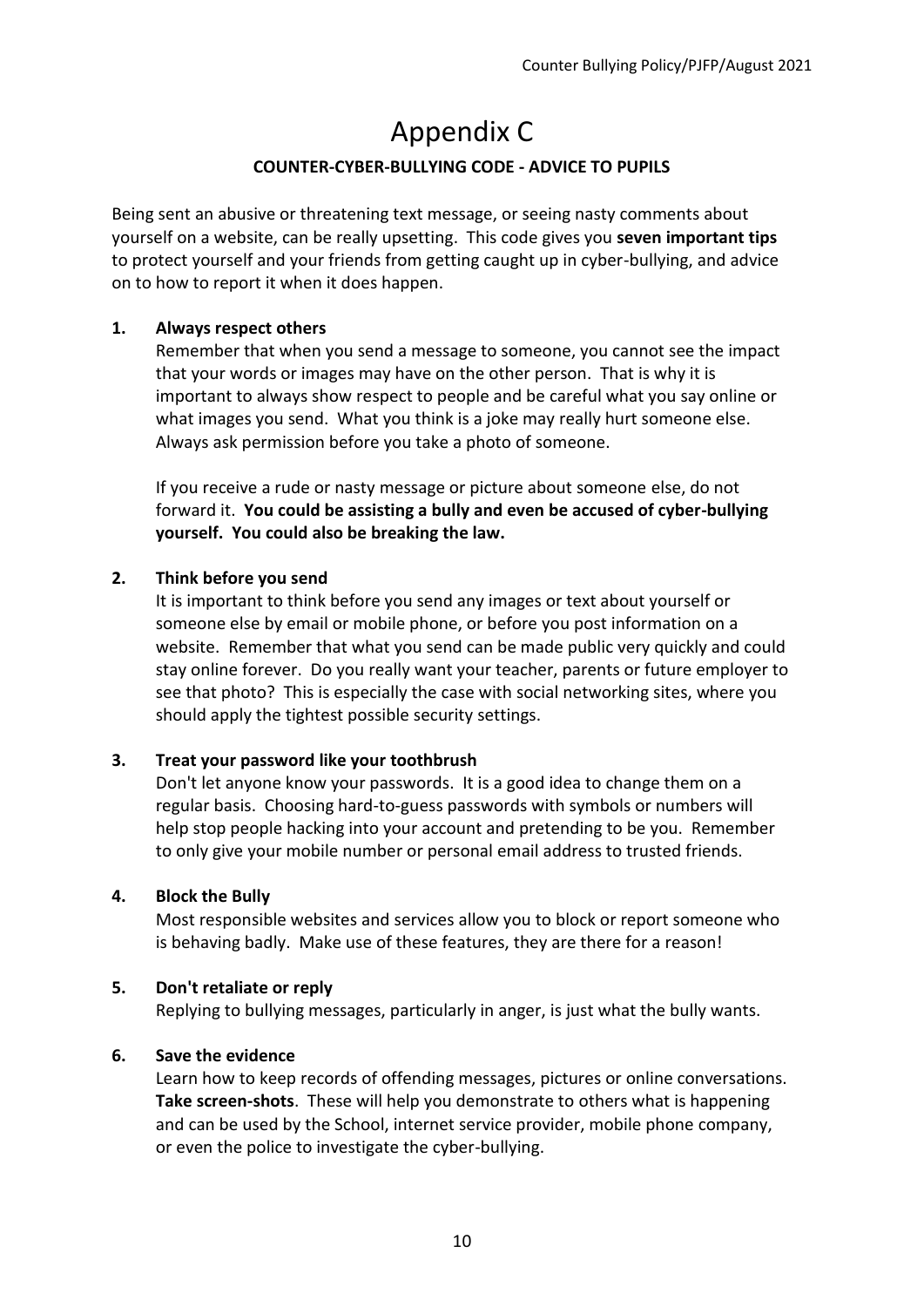- **6. Make sure you inform someone who can help:** You have a right *not* to be harassed and bullied online. Tell the provider of the service you have been bullied on (e.g. your mobile-phone operator or social-network provider). Check their websites to see where to report.
- **7.** Report your concerns using the GoVox platform (monthly email 'check-in')

<span id="page-10-0"></span> **Finally, don't just stand there. If you see cyber-bullying going on, support the victim and report the bullying. How would you feel if no one stood up for you?**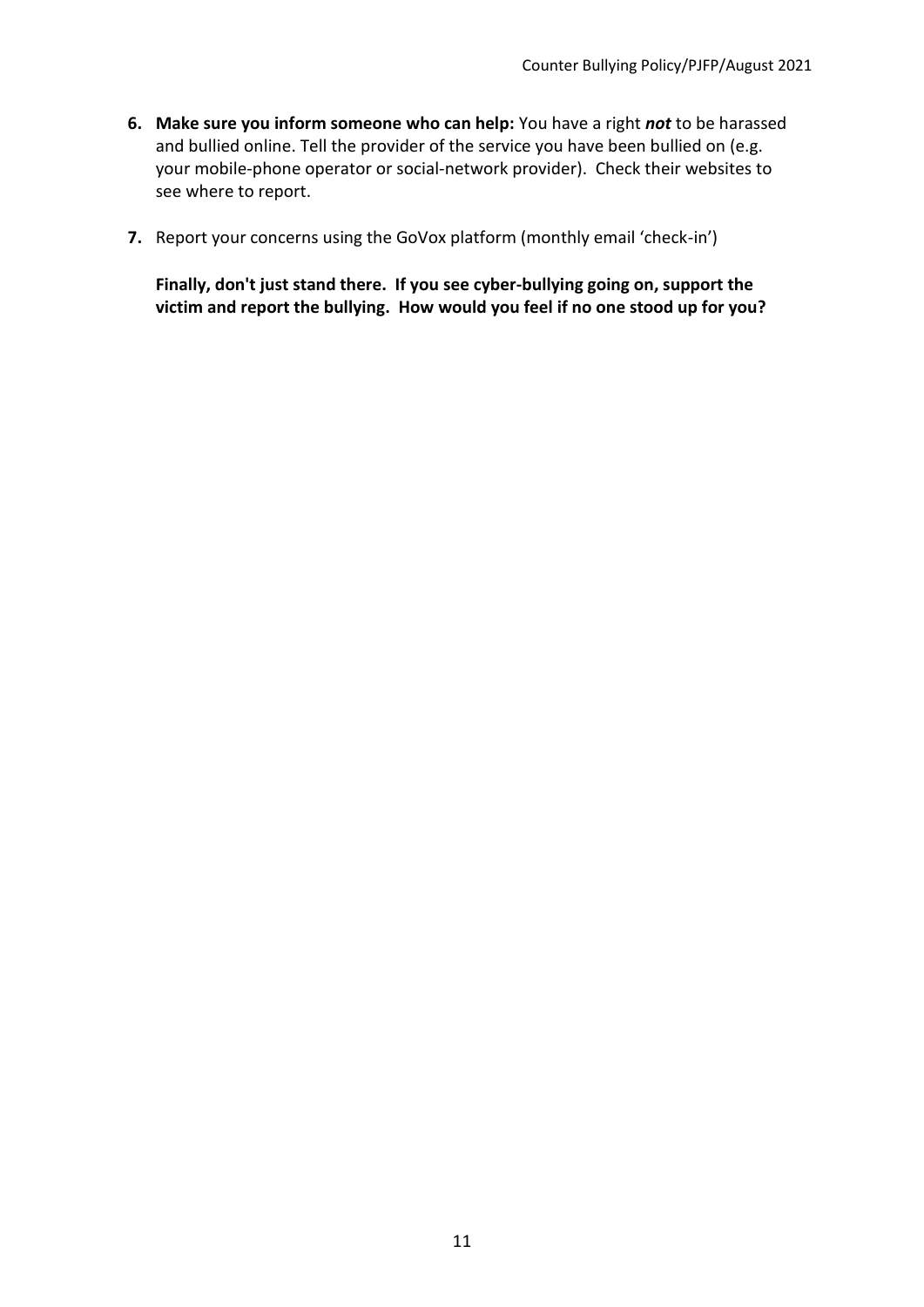# Appendix D

#### **Job Description: Counter-Bullying Officer**

**Reporting to: Deputy Head (Pastoral)** 

**Child Protection and Safeguarding:** The welfare of children is of the highest priority to Sedbergh School. Every employee of the School has a responsibility to:

- Protect children from abuse
- Be aware of the School's safeguarding procedures
- Know how to access and implement the required procedures
- Keep a sufficient record of any significant complaint, conversation or event
- Report any matters of concern to the Designated Safeguarding Lead
- Attend annual in-service training provided by the School.

#### **Aim**

- To reduce the number of incidents of bullying in School
- To support those affected by bullying
- To counsel and help educate bullies

#### **How**

- To review and update the School's Counter-Bullying Policy document
- To raise awareness within the School of bullying behaviour and how to combat it through:
	- Assemblies
	- Liaison with PSHE teaching staff
	- Management of pupil-led counter bullying team (developing strategies)
	- Chair the Staff Counter bullying group
	- Research into and training of counter-bullying prefects
	- Staff training
	- To gather and analyse information about bullying in the School:
		- Post incident interviews with pupils involved (motivations, identifying ways to support both the bully and the bullied)
		- Develop effective information sharing process
		- Encourage HSMs to share information on bullying incidents in Houses

To assist the Designated Safeguarding Lead (DSL) and Deputy DSL in dealing with incidents of bullying (in a non-disciplinary role):

*The success of this post is inextricably linked to the communication between the Counter-Bullying Officer, the Deputy Head (Pastoral), the Deputy Head, (who are also the Safeguarding Leads).*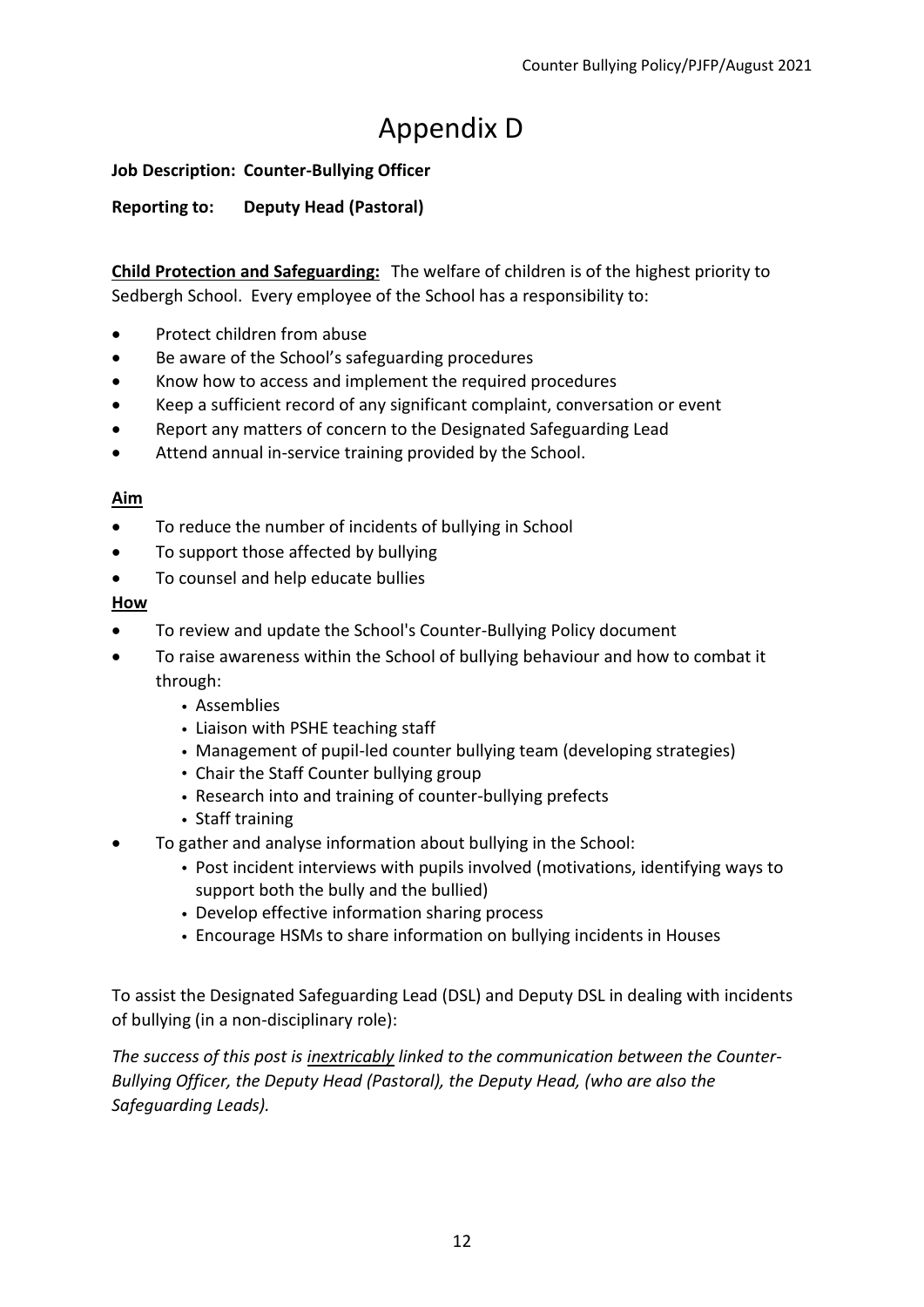# Appendix E

#### **Staff Counter-Bullying Group (SCBG)**

#### <span id="page-12-0"></span>**2019-2020 Terms of Reference**

The Staff Counter-Bullying Working Group is an ad hoc advisory working group enabling staff to pool ideas and best practice. It may also contribute to INSET and other related activities.

#### **Outcomes**

- 1. Minutes of meetings will be published and distributed to those present at the meeting as well as the Headmaster and Deputy Head (Pastoral).
- 2. The SCBG will report to the Headmaster termly.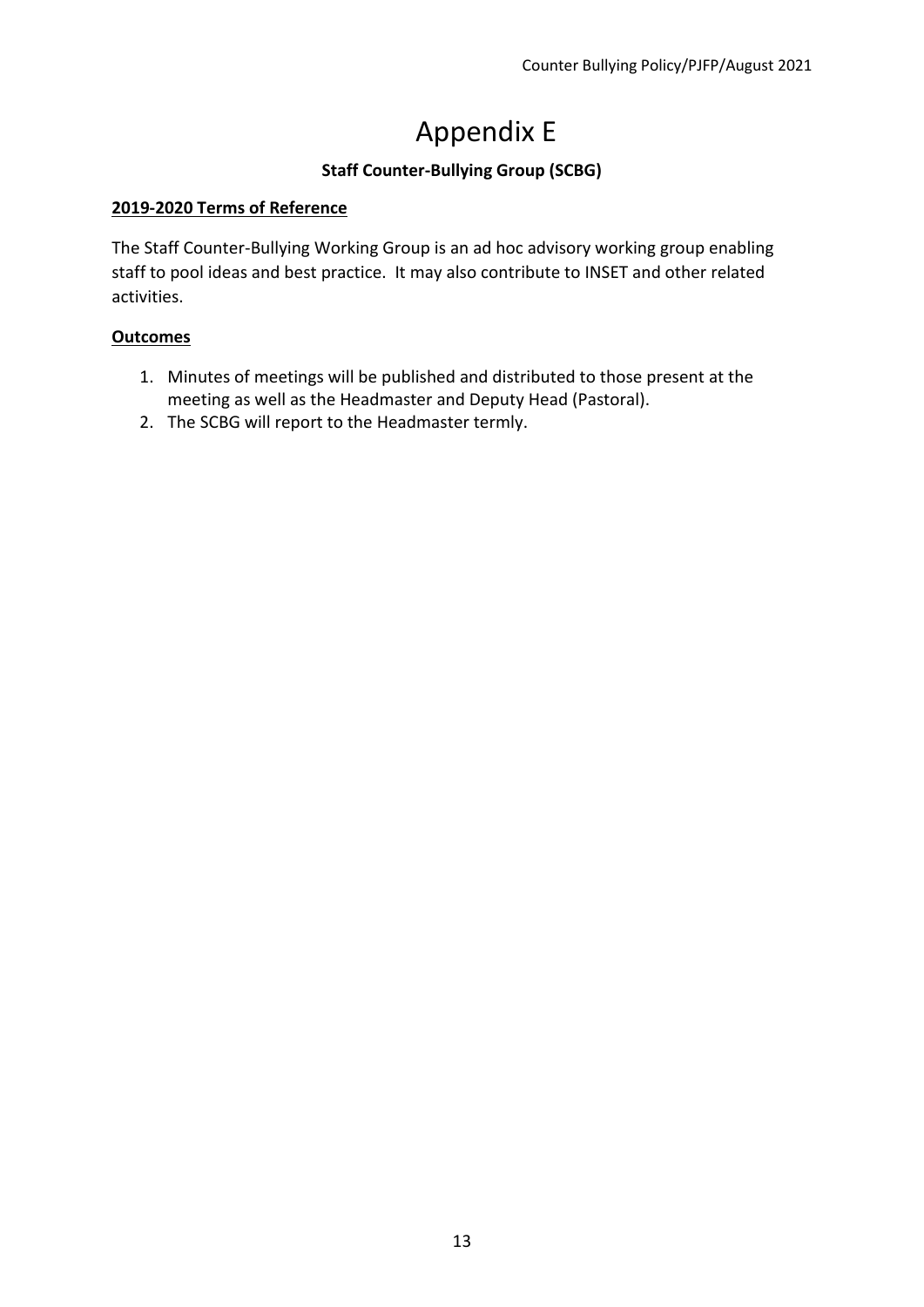## Appendix F

#### **Pupil Involvement in Counter-Bullying**

#### <span id="page-13-0"></span>**1. Briefing/meetings with School Prefects and Heads of House**

These senior pupils would receive a detailed briefing of bullying issues and how they can help to identify and deal with them. From these meetings there will be nominations for House Counter-Bullying Prefects.

#### **2. Appointment of Counter-Bullying Prefects**

Each House to appoint/seek volunteers among their House Prefects to become a 'Counter-Bullying Prefect'. These will be given responsibility for:

- Maintaining visibility of counter-bullying
- Acting as first point of contact for any bullying issues in a boarding house
- Acting as mentor in counter-bullying situations

These representatives will receive **training** early in the new academic year. Training will include:

- What to say/listening skills
- What to look out for
- Awareness of limits of their role
- Scenario discussions
- 3. **Termly meetings between CBO and Heads of House/Counter-Bullying Prefects/Pupil Welfare School Prefects**

This is a chance for the Senior Pupils proactively to review their Houses systematically to identify any trends/issues arising during the term and discuss ways forward with the CBO.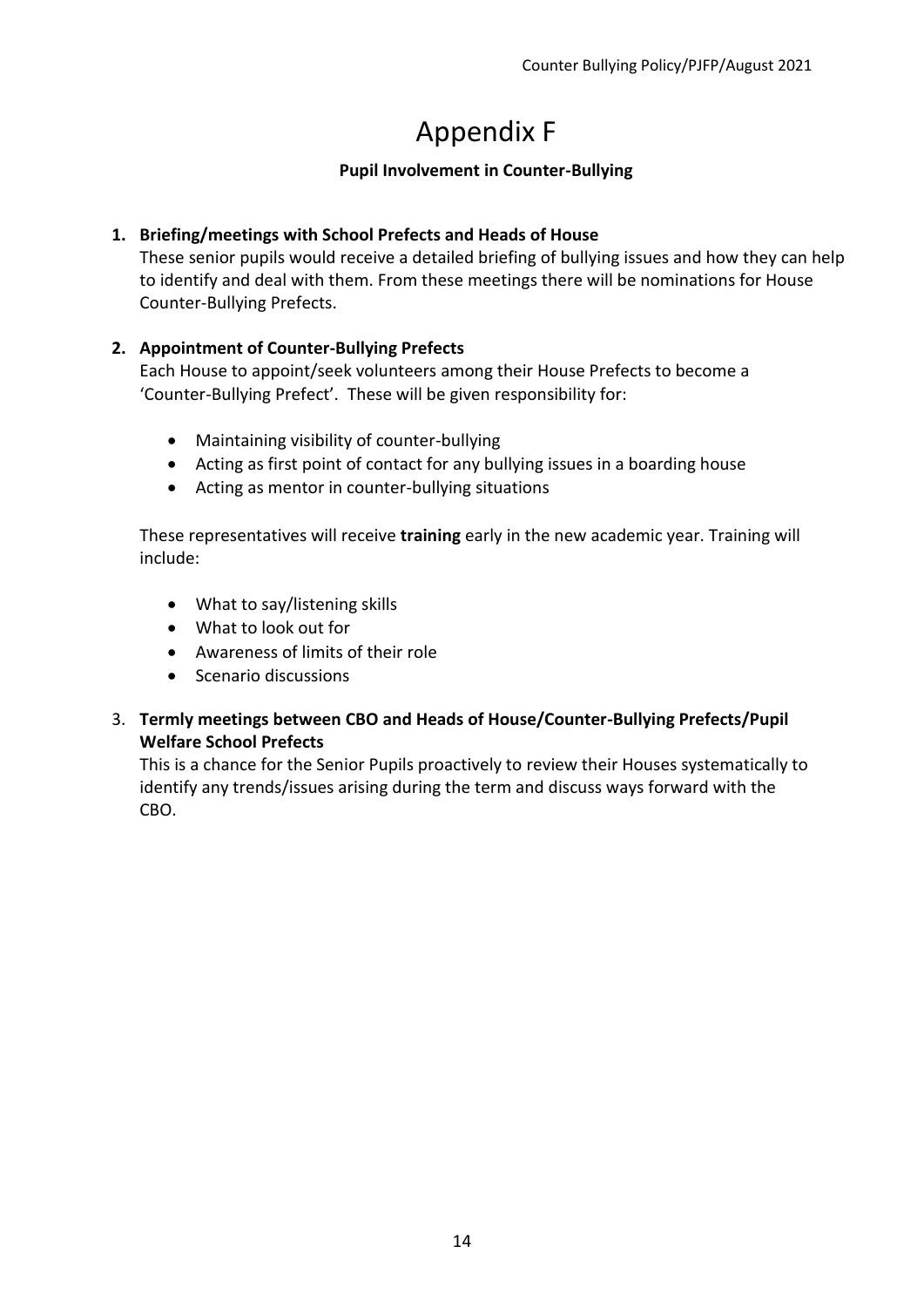### Appendix G

#### **Staff awareness of potential bullying issues**

All Sedbergh School staff should be aware that a child may indicate, by different signs or behaviour, that he or she is being bullied. We all need to be aware of these possible signs and investigate further if a child is:

- frightened of coming into School, does not want to leave the house, has a pattern of being ill on the same day/during the same lessons, refuses to get out of the car in the morning
- begins to feign illness on regular days to avoid eg games
- becomes withdrawn, anxious or lacking in confidence
- starts stammering
- attempts or threatens suicide or runs away
- cries themselves to sleep at night or has nightmares
- feels ill in the morning or regularly reports to the medical centre
- begins to underperform in School work
- comes back to the boarding house with clothes torn or books damaged
- regularly reports possessions going 'missing'
- asks for money or starts stealing money (to give to the bully)
- has unexplained cut or bruises
- becomes aggressive, disruptive or unreasonable
- is bullying other children or siblings
- stops eating
- is frightened to say what is wrong
- gives improbable excuses for any of the above

**These signs and behaviours could indicate other problems, but bullying should be considered a possibility and should be taken seriously and investigated as soon as possible. Staff must therefore raise any concerns about the welfare of children with Housemasters/Housemistresses.** 

However, a lot of this can be dealt with by the member of staff, commenting on the spot eg that was nasty, that was unnecessary.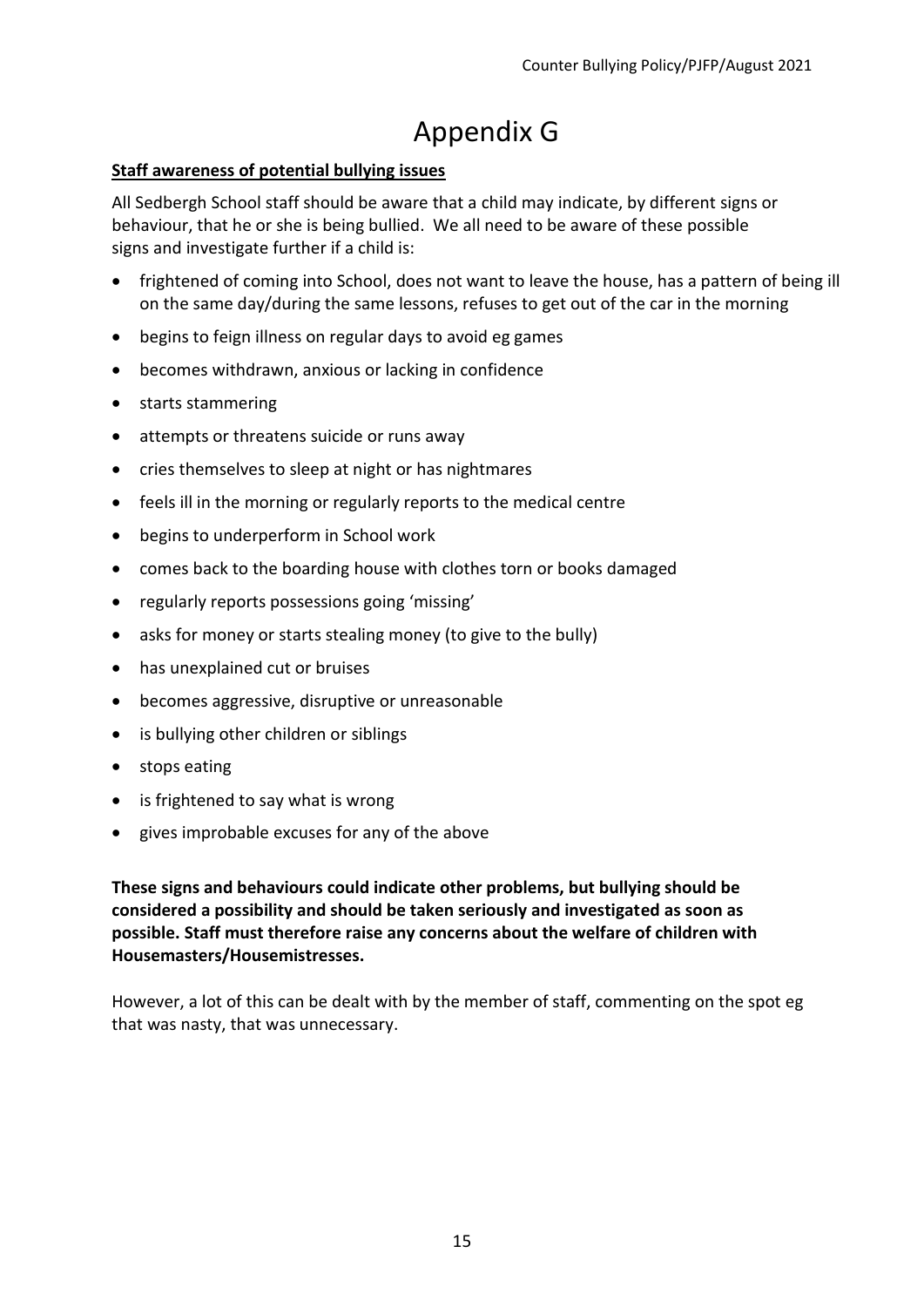### Appendix H

#### <span id="page-15-0"></span>**Staff strategies to prevent bullying**

- Teachers need to define a clear, fair set of rules that protect the interests of all class members. Teachers must not be bullies themselves!
- Teachers need to remember that they teach people, not just a subject. Almost as much thought needs to go into how to manage a class and how to deal with poor discipline (or bullying/cyber-bullying) as into the preparation of teaching material.
- Teachers should think carefully about the seating arrangements in the classroom. It is often better to produce a seating plan than to allow the children to choose for themselves where they sit.
- Care should be exercised when dealing with the parties involved. There may be more to an incident than meets the eye: for example, a victim's reaction could be mistaken for bullying.
- The loud and assertive (or aggressive) pupils should not be allowed to dominate; everyone should be involved in class discussions and nobody "rubbished". In a poorly disciplined school, bullying and anti-social behaviour will flourish.
- Punctuality is vital. Bullying may occur before class starts or as pupils go from one lesson to the next.
- In the boarding house, staff should be very aware of the dangers of bullying or teasing.
- Staff should watch out for queue barging and the exclusion of individuals from a table or the same pupils being made to clear each meal.
- On the games field, staff must not lose sight of the fact that they are primarily teachers, as well as coaches and referees. They should not tolerate anti-social or rude behaviour, regardless of circumstances. We are all very proud of our excellent sporting record, but that must be secondary to good conduct.
- Do not accept lies or false excuses: "I didn't do it, she's got the wrong end of the stick", "it was a game", "we were having a joke", "it was an accident," "he offered to lend it to me". These matters are hard to prove when the victim has no witnesses to back him or her up but could be important as it may well help to uncover patterns of behaviour.
- Tell Housemasters/Housemistresses if you are concerned about a child's welfare. However, all staff must inform DH(P), DH or CBO with any allegations of bullying.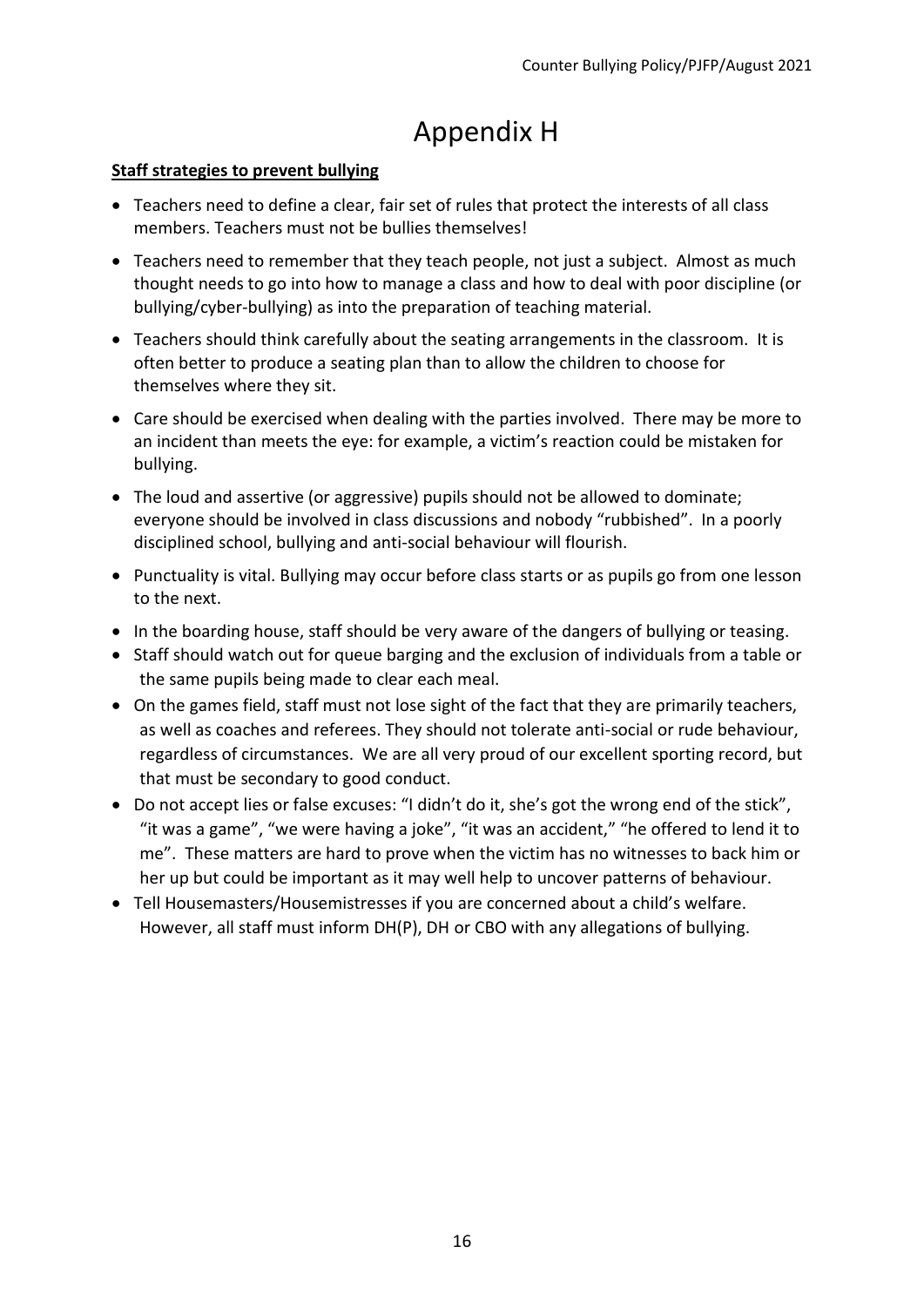### Appendix I

#### <span id="page-16-0"></span>**Supporting the person being bullied**

Individual staff can do this, but should liaise with the CBO/DH/DH(P) for follow-up support over time. Support can be given by:

- Telling them he/she is not alone in this and that by telling someone about it he/she has already done the difficult part.
- Building up self-esteem.
- Trying to analyse if there is something they do that causes them to be bullied.
- Teaching him/her to be more assertive (not aggressive).
- Encouraging him/her to report any further instances of bullying or teasing.
- Reassuring him/her that it is the bully who "has a problem", not the victim.

Further information can be found via the following DfE advice on school support for children and young people who are bullied:

[https://www.gov.uk/government/uploads/system/uploads/attachment\\_data/file/444864/S](https://www.gov.uk/government/uploads/system/uploads/attachment_data/file/444864/Supporting_bullied_children.pdf) [upporting\\_bullied\\_children.pdf](https://www.gov.uk/government/uploads/system/uploads/attachment_data/file/444864/Supporting_bullied_children.pdf)